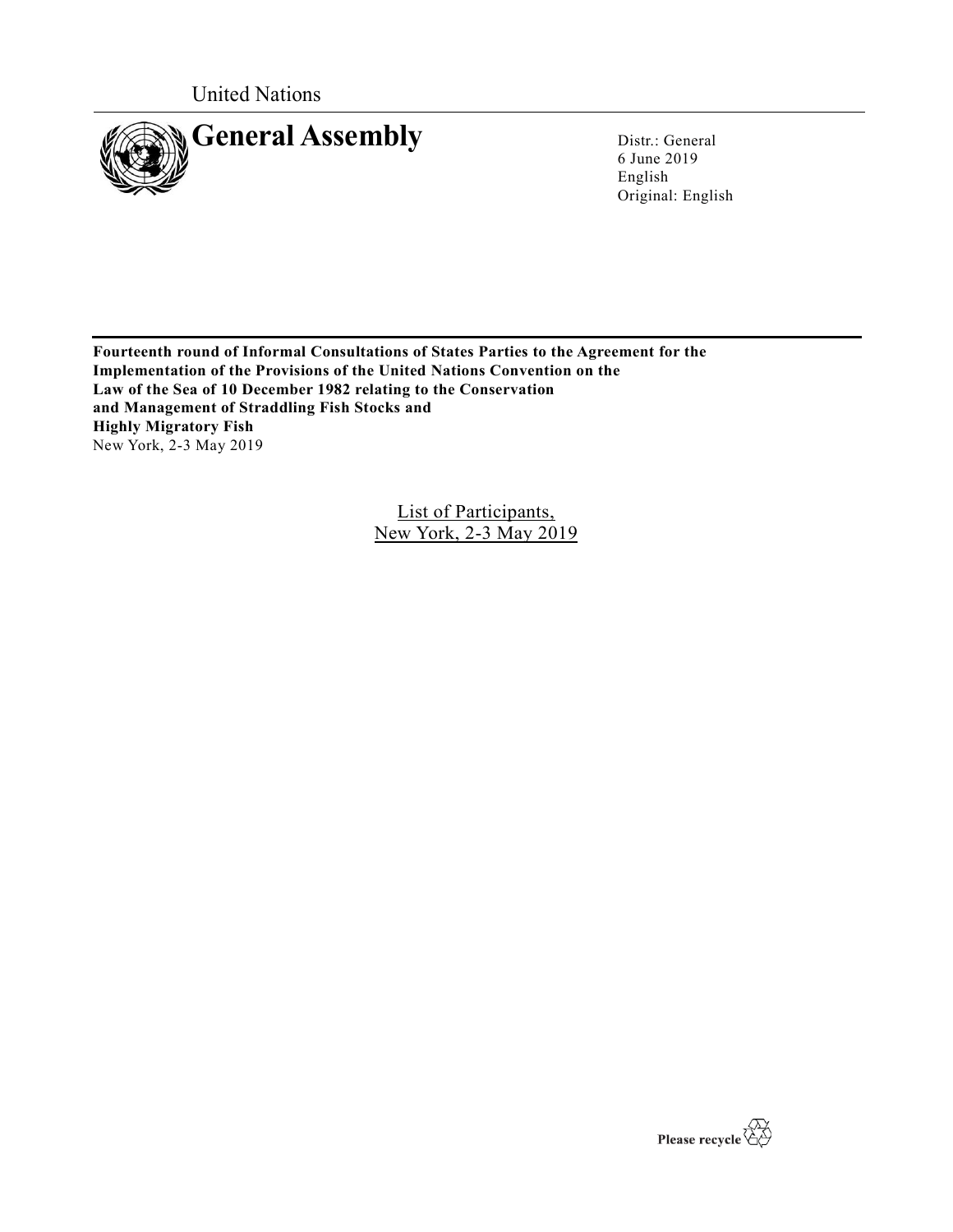## **PARTICIPATING STATES**

## **PARTIES TO THE AGREEMENT**

### **AUSTRALIA**

Representative Mr. Cary Scott-Kemmis, First Secretary, Permanent Mission

#### **BARBADOS**

Representatives

H.E. Ms. H. Elizabeth Thompson, Ambassador Extraordinary and Plenipotentiary. Permanent Representative to the United Nations

Ms. Juliette Rosita Riley, Minister Counsellor, Deputy Permanent Representative to the United Nations

Ms. Kereeta Nicole Whyte, First Secretary, Permanent Mission

Ms. Nicole Natasha Parris, First Secretary, Permanent Mission

#### **BRAZIL**

**Representatives** 

Mr. Jorge Seif Junior, Secretary, Fisheries and Aquaculture Mrs. Bárbara Boechat de Almeida, Second Secretary, Permanent Mission Mr. Fábio Hissa Vieira Hazin, Professor, Universidade Federal Rural de Pernambuco

### **BULGARIA**

**Representatives** 

H.E. Mr. Georgi Panayotov, Ambassador Extraordinary and Plenipotentiary, Permanent Representative to the United Nations

Ms. Lachezara Stoianova Stoeva, Counsellor, Deputy Permanent Representative to the United Nations Mr. Yavor Ivanov, Third Secretary, Permanent Mission

### **CANADA**

Representatives

Representative

Representative

Mr. Robert Day, Director, International Fisheries Management and Bilateral Relations

Ms. Catherine Boucher, Counsellor, Permanent Mission

Ms. Amber Lindstedt, Senior Advisor, International Fisheries Management and Bilateral Relati ons

Ms. Katharine Ferri, Senior Advisor, Global and Northern Affairs

## **CHILE**

**Representatives** Mr. Javier Gorostegui, Second Secretary, Permanent Mission

#### **COOK ISLANDS**

Mr. Joshua Mitchell, Director, UN & Treaties Division, Ministry of Foreign Affairs & Immigration

## **COSTA RICA**

Mrs. Ana Lorena Villalobos Brenes, Minister Counsellor, Permanent Mission

## **CYPRUS**

Representative Mrs Stefani Kritikou, Adviser, Permanent Mission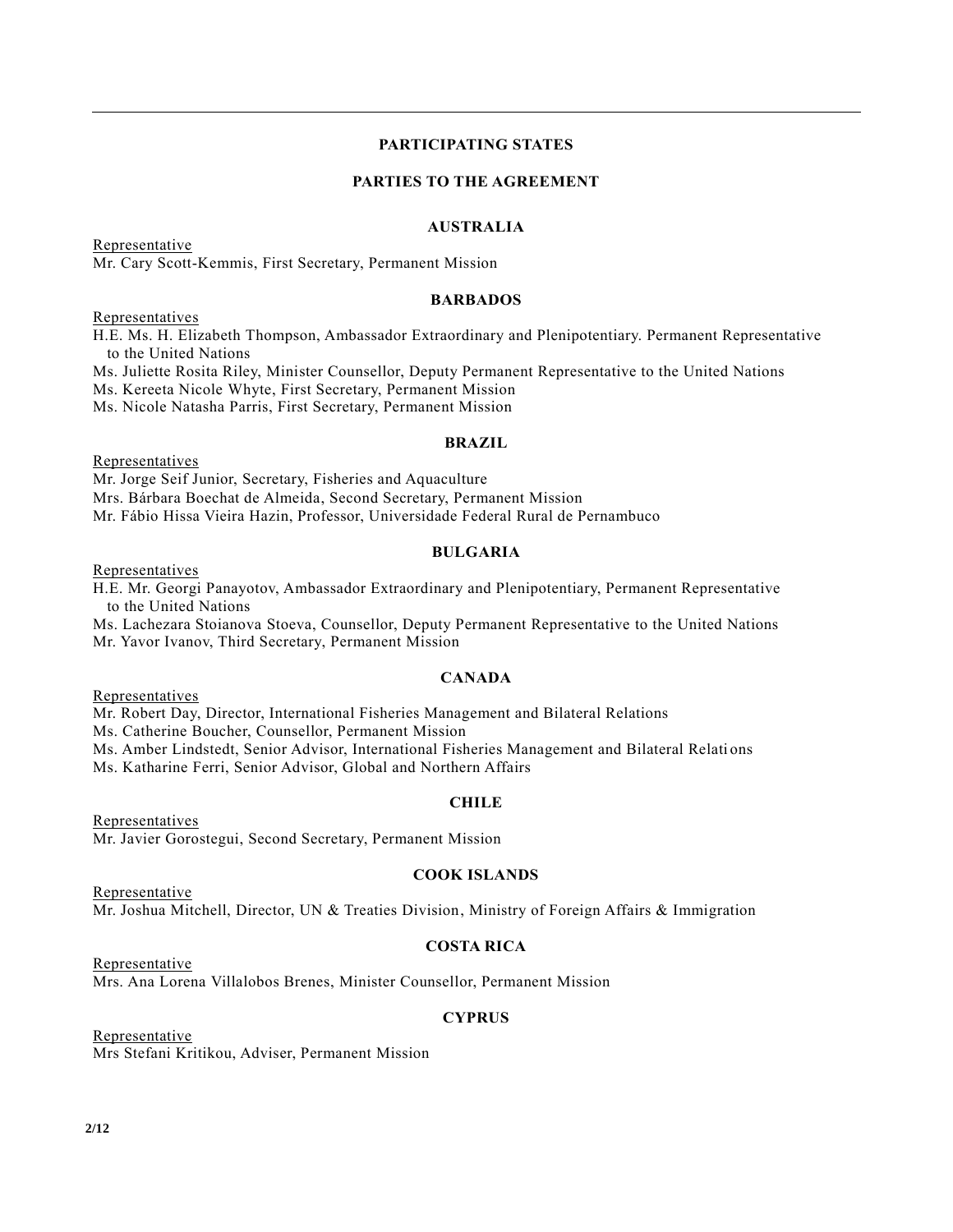## **EUROPEAN UNION**

Representatives

Mr. John Brincat, Adviser, International Relations Officer, Directorate General for Maritime Affairs and Fisheries Mr. Luis Molledo, International Relations Officer, Directorate General for Maritime Affairs and Fisheries Ms. Sofia Villanueva, International Relations Officer, Directorate General for Maritime Affairs and Fisheries Ms. Daniela Gauci, Legal Adviser, Delegation of the European Union to the United Nations

## **FIJI**

Representatives

H.E. Mr. Satyendra Prasad, Ambassador Extraordinary and Plenipotentiary, Permanent Representative to the United Nations

Ms. Ro Salaseini Tagicakibau, Second Secretary, Head of Chancery, Permanent Mission

Ms. Sokoveti Naiyaga, Second Secretary, Permanent Mission

## **GREECE**

Representative Ms. Anastasia Strati, Minister Counsellor, Permanent Mission

## **GHANA**

**Representatives** 

Ms. Elizabeth Afoley Quaye, Honourable Minister

Mr. Michael Arthur Dadzie, Executive Director, Fisheries Commission

Mr. Francis K. E. Nunoo, Chief Director

Mr. Solomon Korbieh, Minister Counsellor, Permanent Mission

## **ICELAND**

Representatives

Mr. Kristján Freyr Helgason, Specialist, Department of the Permanent Secretary, Ministry of Industries and Innovation

Ms. Sesselja Sigurðardóttir, Counsellor, Permanent Mission

## **INDIA**

Representatives

H.E. Mr. Syed Akbaruddin, Ambassador Extraordinary and Plenipotentiary, Permanent Representative to the United Nations

H.E. Mr. Nagaraj Naidu Kakanur, Ambassador, Deputy Permanent Representative to the United Nations Mr. Yedla Umasankar, First Secretary (Legal Adviser), Permanent Mission

**ITALY**

Mr. Enrico Milano, Attaché (Legal Affairs), Permanent Mission

## **INDONESIA**

Representatives

Representative

Mr. Mohammad Zulficar Mochtar, Director General, Ministry of Marine Affairs and Fisheries Mr. Toni Ruchimat, Lecturer, Jakarta Fisheries University, Ministry of Marine Affairs and Fisheries Mrs. Putuh Suarela, Capture Fisheries Production Manager, Ministry of Marine Affairs and Fisheries Mr. Pangeran Ibrani Situmorang, Counsellor, (Political Affairs), Permanent Mission Mr. Gerry Indradi, Second Secretary, Ministry of Foreign Affairs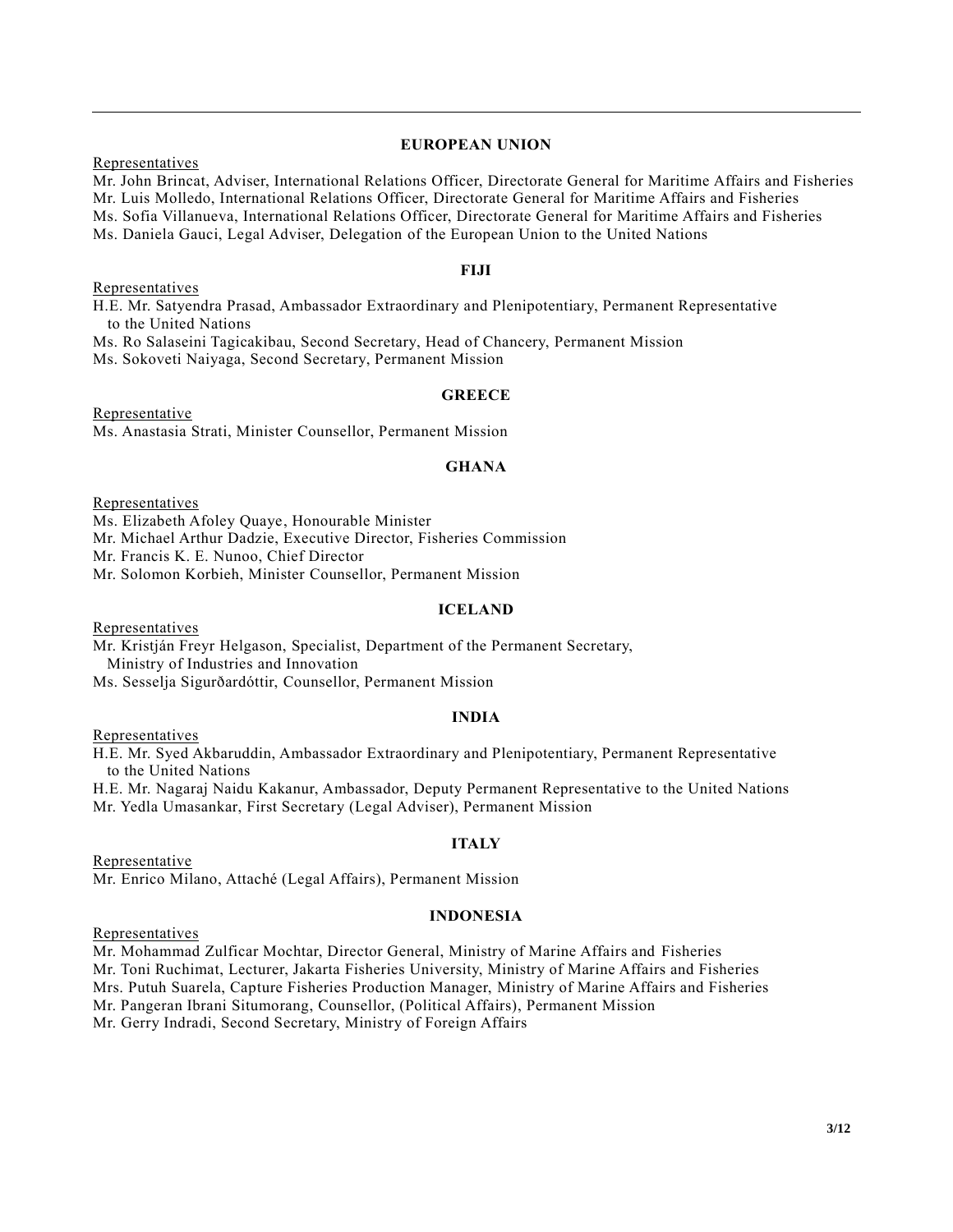Representative

# **JAPAN**

Mr. Kenichi Sannabe, First Secretary, (Economic Affairs), Permanent Mission

## **KIRIBATI**

Representative

H.E. Mr. Teburoro Tito, Ambassador Extraordinary and Plenipotentiary, Permanent Representative to the United Nations

## **MICRONESIA (FEDERATED STATES OF)**

Representatives

H.E. Mrs. Jane J. Chigiyal, Ambassador Extraordinary and Plenipotentiary, Permanent Representative to the United Nations

Mr. Jeem Lippwe, Minister, Deputy Permanent Representative to the United Nations

Mr. Kenneth Welles, First Secretary, Permanent Mission

Mr. Martin Zvachula, Second Secretary, Permanent Mission

## **NAURU**

Representatives

H.E. Ms. Marlene Moses, Ambassador Extraordinary and Plenipotentiary, Permanent Representative to the United Nations

Mrs. Margo Reminisse Deiye, Counsellor, Permanent Mission

Mr. Josie Ann Dongobir, First Secretary, Permanent Mission

Mr. Kane Amandus, First Secretary, Permanent Mission

Ms. Enola-gay Anadella Edward, Second Secretary, Permanent Mission

Ms. Joan Yang, Adviser

## **NEW ZEALAND**

**Representatives** 

Mr. Jonathan Rex Muliaga, Legal Adviser, Ministry of Foreign Affairs and Trade Mr. Luke Roughton, First Secretary, Permanent Mission

## **NIGERIA**

**Representatives** Mrs. Eunice Garos Philips-Umezurike, Counsellor, Permanent Mission Mr. Nduku Saibaru, Adviser, Permanent Mission

## **NORWAY**

Representatives Ms. Therese Johansen, Legal Adviser, Permanent Mission Mr. Petter Meier, Fisheries Attaché Ms. Ingrid Vikanesn Senior Adviser, Ministry of Trade, Industry and Fisheries

## **PAPUA NEW GUINEA**

**Representatives** 

H.E. Mr. Max Hufanen Rai Ambassador Extraordinary and Plenipotentiary Permanent Representative to the United Nations

Mr. James Noglai, First Secretary, Permanent Mission

Mr. Maurice Brownjohn, Commercial Manager, Parties of the Nauru Agreement

Mr. Filimon Manoni, Legal Advisor, Pacific Islands Forum Secretariat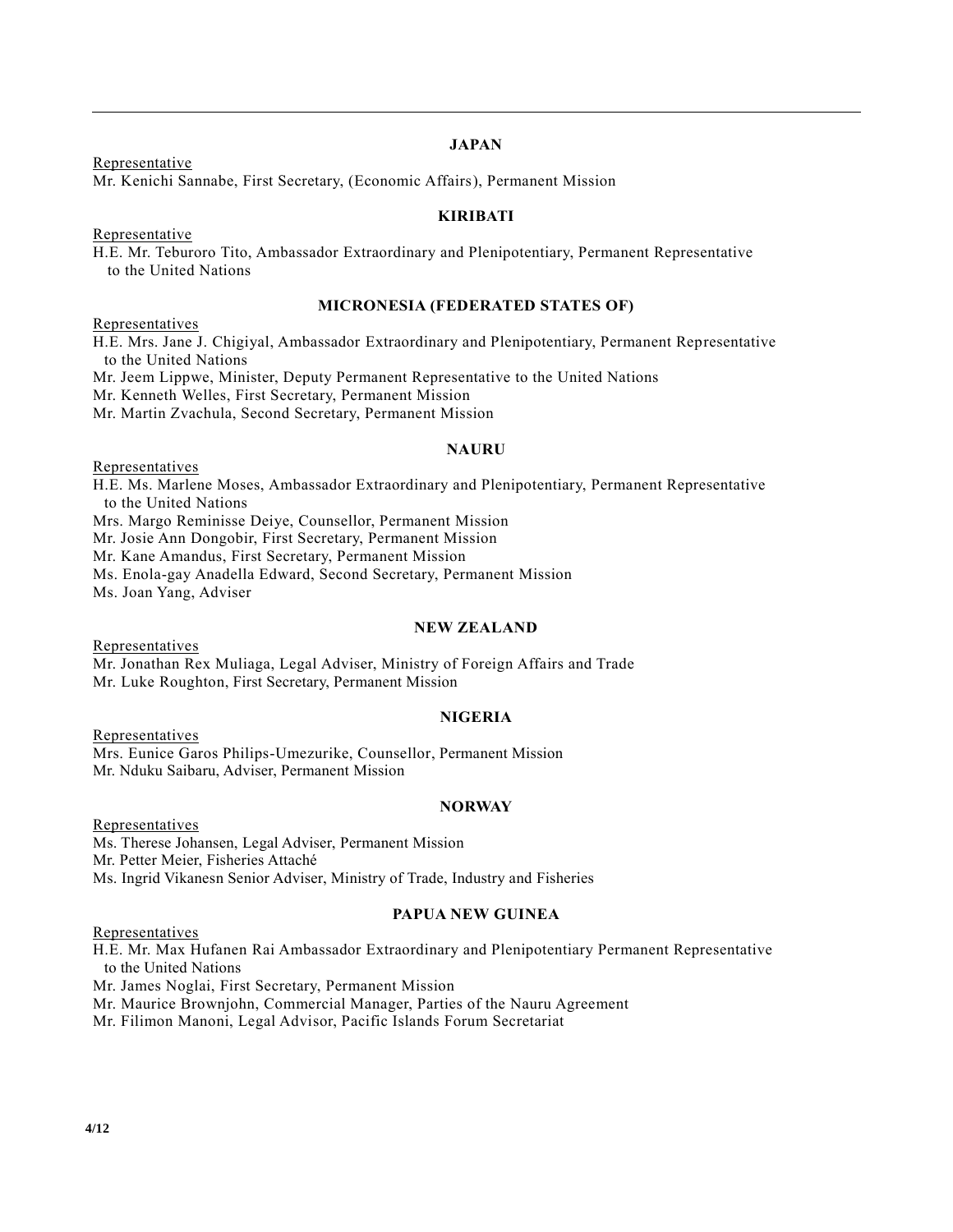## **PHILIPPINES**

**Representatives** Mrs. Kira Christianne Danganan Azucena, Minister, Deputy Permanent Representative to the United Nations, Chargé d'affaires a.i. Ms. Maria Angela A. Ponce, Minister, Permanent Mission

Mr. Demosthenes R. Escoto, Attorney IV, Bureau of Fisheries and Aquatic Resources, Department of Agriculture Ms. Elaine Diana L. Lorenzo, Attache, Permanent Mission

## **PORTUGAL**

**Representatives** Mr. Sergio Amaral Alves De Carvalho, Counsellor, Permanent Mission Ms. Vera Antunes, Adviser, Permanent Mission

## **REPUBLIC OF KOREA**

**Representatives** 

Mr. Young-hyo Park, Counsellor, Permanent Mission Ms. Lee Hyunseung, First Secretary, Permanent Mission Ms. Jung So Hyun, Second Secretary, Ministry of Foreign Affairs

#### **RUSSIAN FEDERATION**

**Representative** Ms. Larisa B. Chernysheva, Third Secretary, Permanent Mission

#### **SENEGAL**

Representative Ms. Coumba Gaye, First Counsellor, Permanent Mission

## **SPAIN**

Representatives

Ms. Isabel Artime Garcia, Director General of Fisheries, Ministry of Agriculture and Fisheries, Food and Environment

Ms. Mónica Corrales, Deputy Director General of Legal Affairs

Mr. Pablo Saavedra Inaraja, Counsellor, Permanent Mission

# **SRI LANKA**

**Representatives** 

H.E. Mr. Amrith Rohan Perera, Ambassador Extraordinary and Plenipotentiary, Permanent Representative to the United Nations

Mrs. H.P.K. Hewapathirana, Director Fishing Operations, Ministry of Agriculture, Rural Economic Affairs, Livestock Development, Irrigation and Fisheries & Aquatic Resources Development Mrs. Sonali Samarasnighe, Minister, Permanent Mission

## **THAILAND**

Representative Ms. Nathita Premabhuti, First Secretary, Permanent Mission

## **TONGA**

Representative

Ms. Darlene Atuamua Hakeifalehaakili Vaea, Second Secretary, Permanent Mission Ms. Cadinia Funganitao, Environment Advisor, Permanent Mission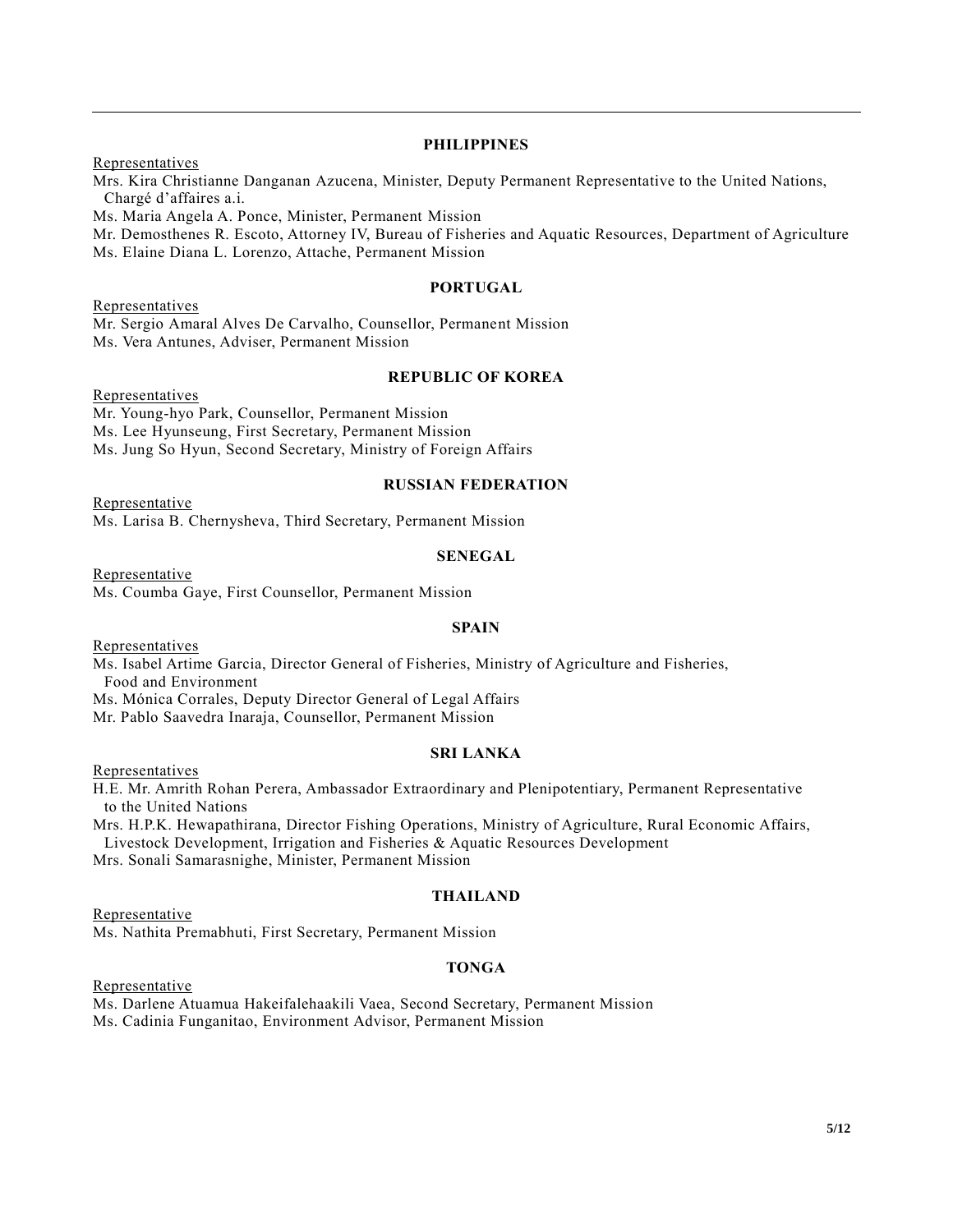# **TUVALU**

**Representatives** 

H.E Samuelu Laloniu, Ambassador Extraordinary and Plenipotentiary, Permanent Representative to the United Nations

Mr. Fakasoa Tealei, Counsellor, Deputy Permanent Representative to the United Nations Ms. Fulitua Siaosi Tealei, First Secretary, Permanent Mission

#### **UNITED STATES OF AMERICA**

Representatives

H.E. Mr. Jonathan R. Cohen, Ambassador, Deputy Permanent Representative to the United Nations

H.E. Ms. Cherith Norman-Chalet, Ambassador, Representative to the United Nations Management and Reform Mr. Michael Thomas Brakke, Senior Pacific Affairs Officer, Bureau of Oceans and International Environmenta l and Scientific Affairs, Office of Marine Conservation, Department of State

Ms. Alexa Cole, Deputy Chief, Office of General Counsel, Enforcement Section, National Oceanic and Atmospheric Administration, Department of Commerce

Ms. Cheri McCarty, Foreign Affairs Specialist for United Nations Agencies, Office of International Affairs and Seafood Inspection, National Marine Fisheries Service, Department of Commerce

Ms. Madison Harris, Foreign Affairs Specialist and Sea Grant Marine Policy Fellow, National Oceanic and Atmospheric Administration, National Marine Fisheries Service, Office of International Affairs and Seafood Inspection, Department of Commerce

## **VIET NAM**

Representatives

- H.E. Mr. Dang Dinh Quy, Ambassador Extraordinary and Plenipotentiary, Permanent Representative to the United Nations
- H.E. Mr. Pham Hai Anh, Ambassador, Deputy Permanent Representative to the United Nations Ms. Nguyen Quyen Thi Hong, Second Secretary, Permanent Mission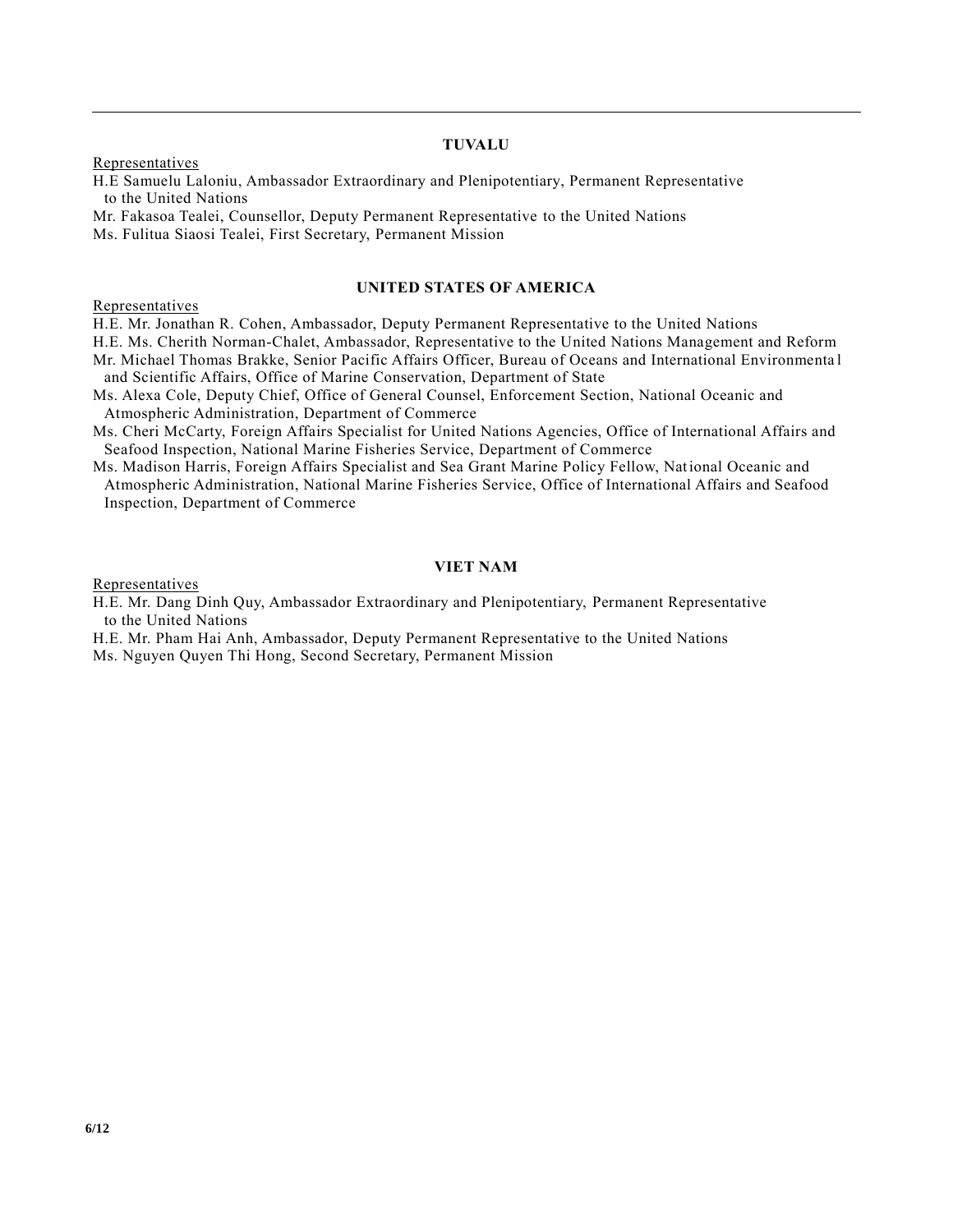## **OTHER PARTICIPATING STATES**

## **CHINA**

Representatives Mr. Liu Xiaobing, Professor, Shanghai Ocean University Mr. Liu Yang, Counsellor, Permanent Mission Mr. Li Kai, Legal Officer, Permanent Mission Mr. Xu Chi, Legal Officer, Permanent Mission

#### **COLOMBIA**

Representatives H.E. Mr. Francisco Alberto Gonzalez, Ambassador Extraordinary and Plenipotentiary Deputy Permanent Representative to the United Nations

Mr. Juan Cuéllar Torres, Second Secretary, Permanent Mission

#### **HOLY SEE**

**Representatives** Ms. Susan Whelan, Legal Adviser, Permanent Observer Mission Ms. Guilia Iop, Advisor, Permanent Observer Mission

#### **JAMAICA**

**Representatives** 

Mrs. Diedre Nichole Mills, Minister, Deputy Permanent Representative to the United Nations Mr. Ancil Perez, Permanent Mission Mr. Ashani Bartley, Permanent Mission

### **KUWAIT**

**Representative** Mr. Bashar A. A. A. E. Alduwaisan, First Secretary, Permanent Mission

## **LEBANON**

Representatives

H.E. Mr. Amal Mudallali, Ambassador Extraordinary and Plenipotentiary, Permanent Representative to the United Nations

Mr. Bachir Azzam, Deputy Permanent Representative to the United Nations

Mr. Georges El Jallad, Counsellor, Permanent Mission

Ms. Cynthia Chidiac, Counsellor, Permanent Mission

Ms. Farah Siblini, Counsellor, Permanent Mission

Mr. Youssef Hitti, Legal Expert Permanent Mission

## **SIERRA LEONE**

Representative

Mr. Idriss Samaguty Tejan, Counsellor, Permanent Mission

#### **SINGAPORE**

Representative Mr. Luke Tang, Counsellor (Legal), Permanent Mission

## **SUDAN**

**Representative** Mr. Elsadig Ali Sayed Ahmed, Minister Plenipotentiary, Permanent Mission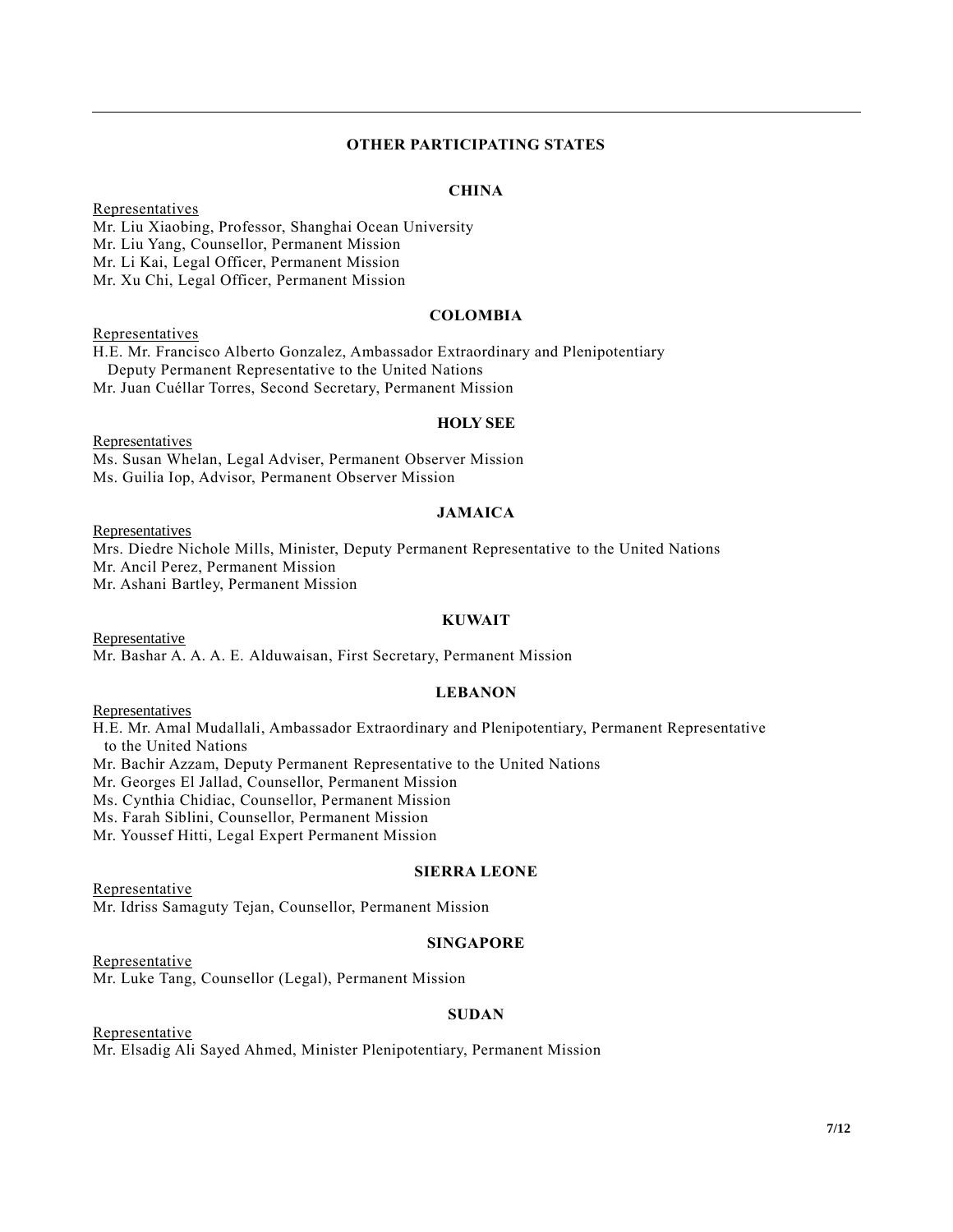# **TURKEY**

Representative Ms. Damla Fidan, Second Secretary, Permanent Mission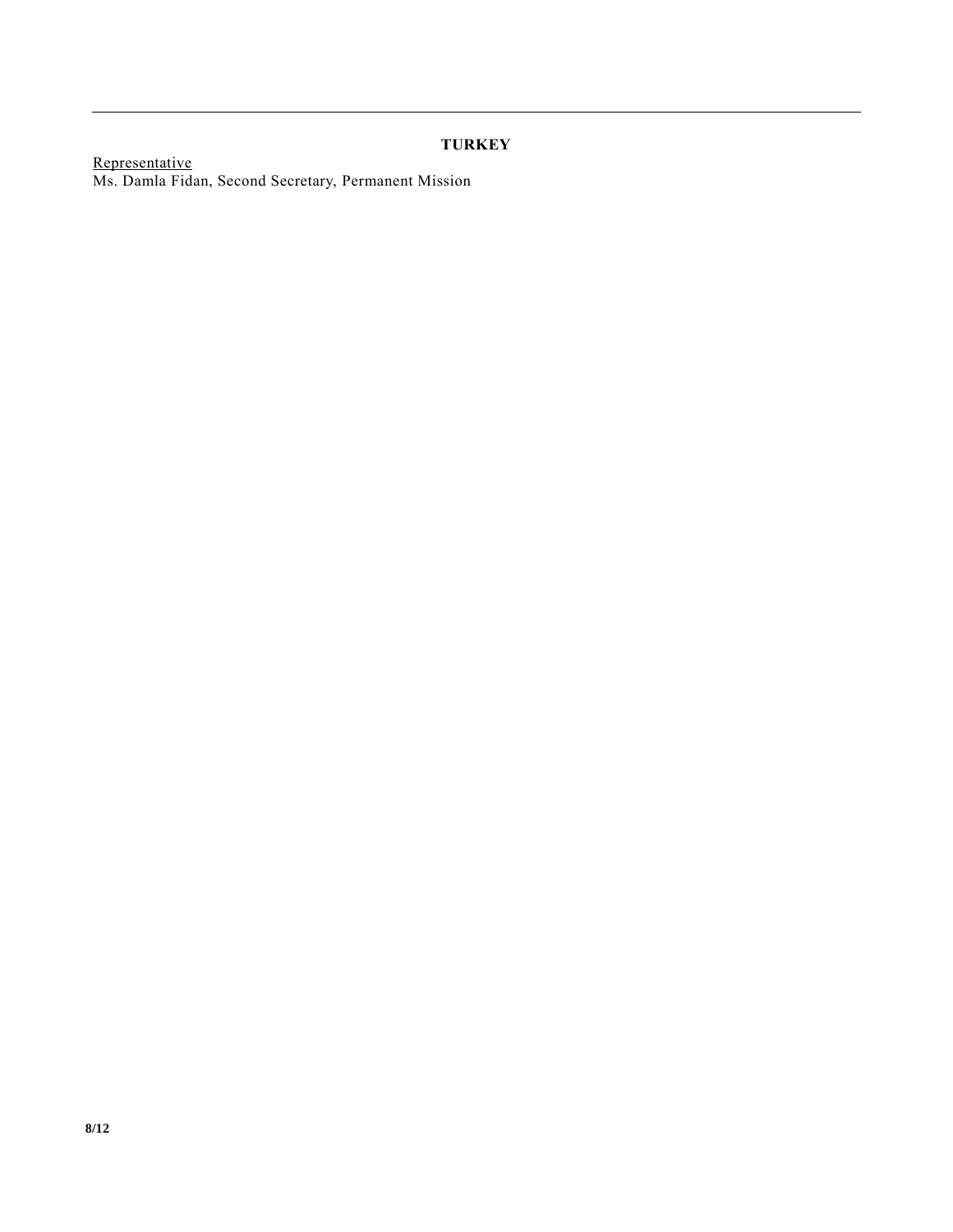# **SPECIALIZED AGENCIES AND RELATED ORGANIZATIONS**

## **FOOD AND AGRICULTURE ORGANIZATION OF THE UNITED NATIONS (FAO)**

#### Representatives

Mr. Abdellah Srour, Executive Secretary, General Fisheries Commission for the Mediterranean (GFCM), Fisheries and Aquaculture Department

Mr. Lucas Tavares, Senior Liaison Officer, FAO Liaison Office with the United Nations

Mr. Piero Mannini, Senior Liaison Officer, Fisheries and Aquaculture Department

Mr. Matthew Camilleri, Head of the Fishing Operations and Technologies Branch,

Fisheries and Aquaculture Department

Ms. Eliana Haberkon, Consultant, Fisheries and Aquaculture Department

## **UNITED NATIONS ENVIRONMENT PROGRAMME (UNEP)**

Representative Mr. Takehiro Nakamura, Chief, Marine and Coastal Ecosystems Unit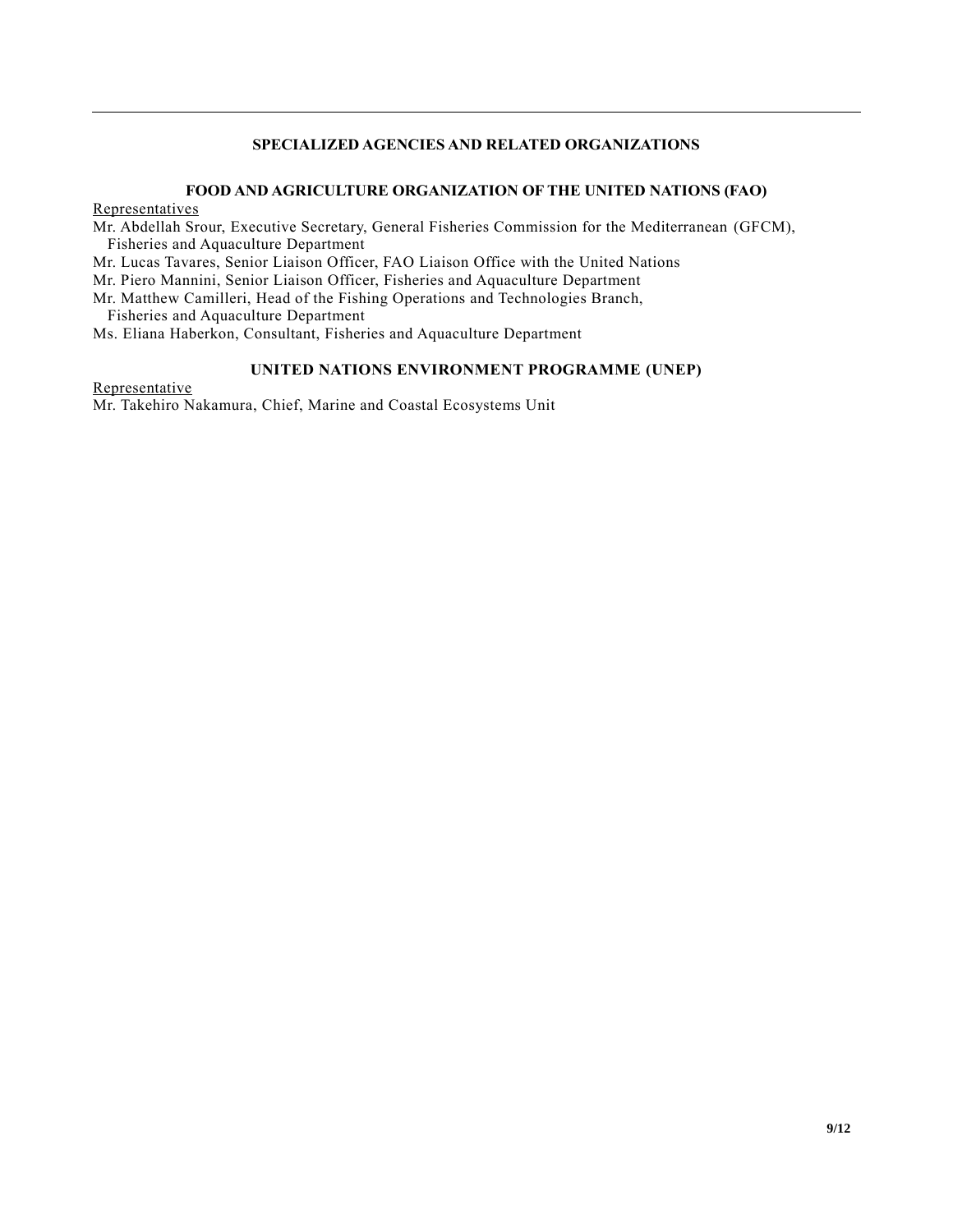## **OTHER INTERGOVERNMENTAL ORGANIZATIONS AND BODIES**

### **GENERAL FISHERIES COMMISSION FOR THE MEDITERRANEAN (GFCM)**

Representative Mr. Abdellah Srour, Executive Secretary

## **INTERNATIONAL COMMISSION FOR THE CONSERVATION OF ATLANTIC TUNAS (ICCAT)**

**Representatives** Mr. Camille Jean Pierre Manel, Executive Secretary Mr. Stefaan Depypere, First Vice Chair

## **INTER-AMERICAN TROPICAL TUNA COMMISSION (IATTC)**

Representative Mr. Guillermo Compean, Director

## **INTERNATIONAL PACIFIC HALIBUT COMMISSION (IPHC)**

Representative Dr. David Troy Wilson, Executive Director

## **INTERNATIONAL UNION FOR CONSERVATION OF NATURE (IUCN)**

Representative Ms. Kristine M. Gjerde, Senior High Seas Advisor

## **NORTH ATLANTIC SALMON CONSERVATION ORGANIZATION (NASCO)**

Representative Dr. Emma Hartfield, Secretary

## **NORTH EAST ATLANTIC FISHERIES COMMISSION (NEAFC)**

Representative Mr. Darius Campbell, Executive Secretary

## **NORTHWEST ATLANTIC FISHERIES ORGANIZATION (NAFO)**

Representative Mr. Geoffrey Frederick Kingston, Executive Secretary

## **SOUTH PACIFIC REGIONAL FISHERIES MANAGEMENT ORGANIZATIONS (SPRFMO)**

Representative Mr. Sebastián Rodriguez, Executive Secretary

## **WESTERN AND CENTRAL PACIFIC FISHERIES COMMISSION (WCPFC)**

Representative Mr. Feleti Penitala Teo, Executive Director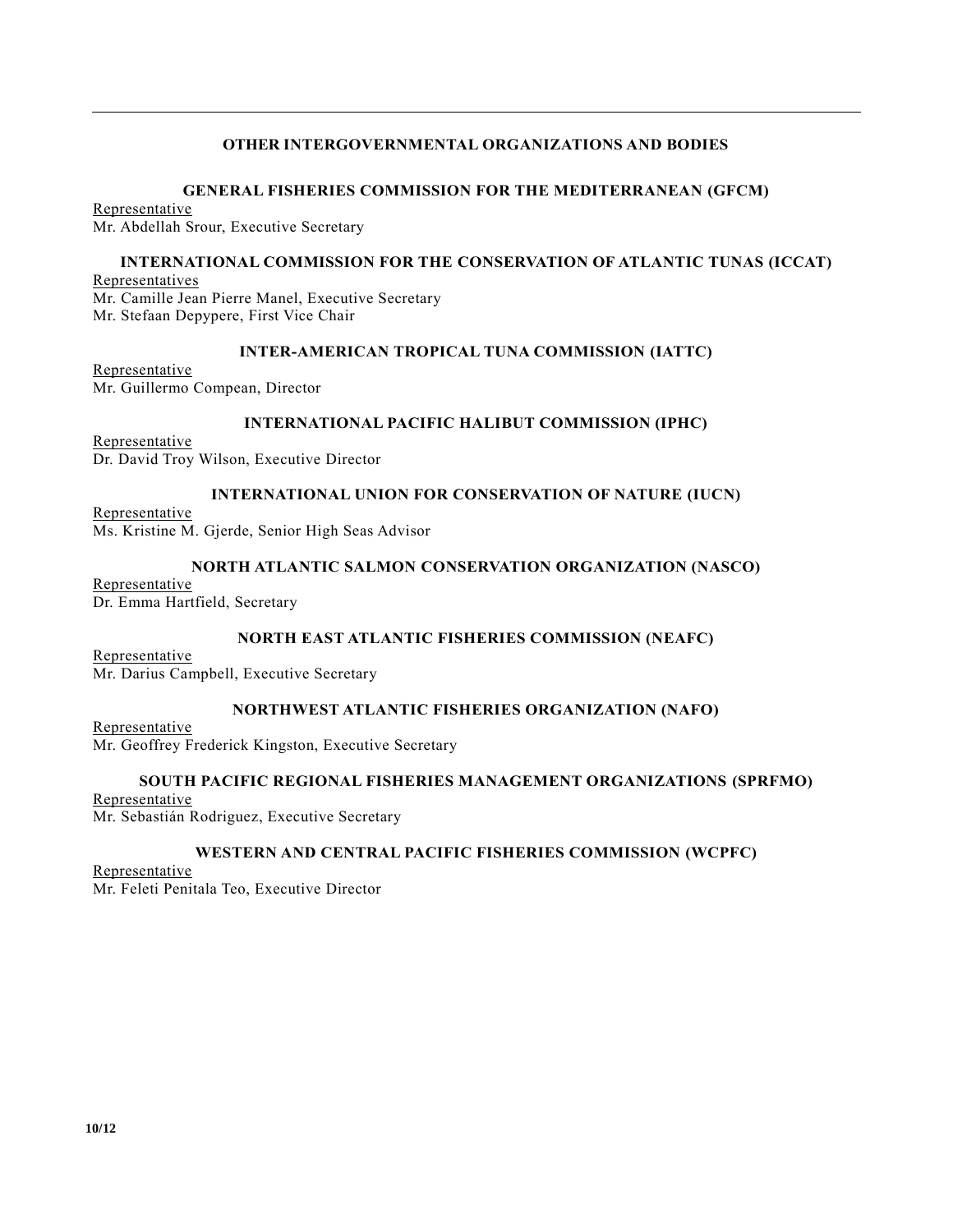# **NON-GOVERNMENTAL ORGANIZATIONS**

# **FUNDACION LONXANET PARA LA PESCA SOSTENIBLE (LONXANET FOUNDATION FOR SUSTAINABLE FISHING)**

Representative Mr. Jorge Juan De Vicente Benito, Senior Advisor

## **GREENPEACE**

Representative Mr. Sebastian Losada, Senior Political Strategist

## **INTERNATIONAL COALITION OF FISHERIES ASSOCIATIONS (ICFA)**

Representative Mr. Javier Garat Pérez, President

## **INTERNATIONAL COLLECTIVE IN SUPPORT OF FISHWORKERS (ICSF)**

Representative Mr. Sebastian Matthew, Executive Director

## **INTERNATIONAL SEAFOOD SUSTAINABILITY FOUNDATION**

Representative Ms. Holly Koehler, Vice President for Policy and Outreach

## **THE PEW CHARITABLE TRUSTS**

**Representatives** Mr. Gerald Leape, Principal Officer Mr. Grant Galland, Officer